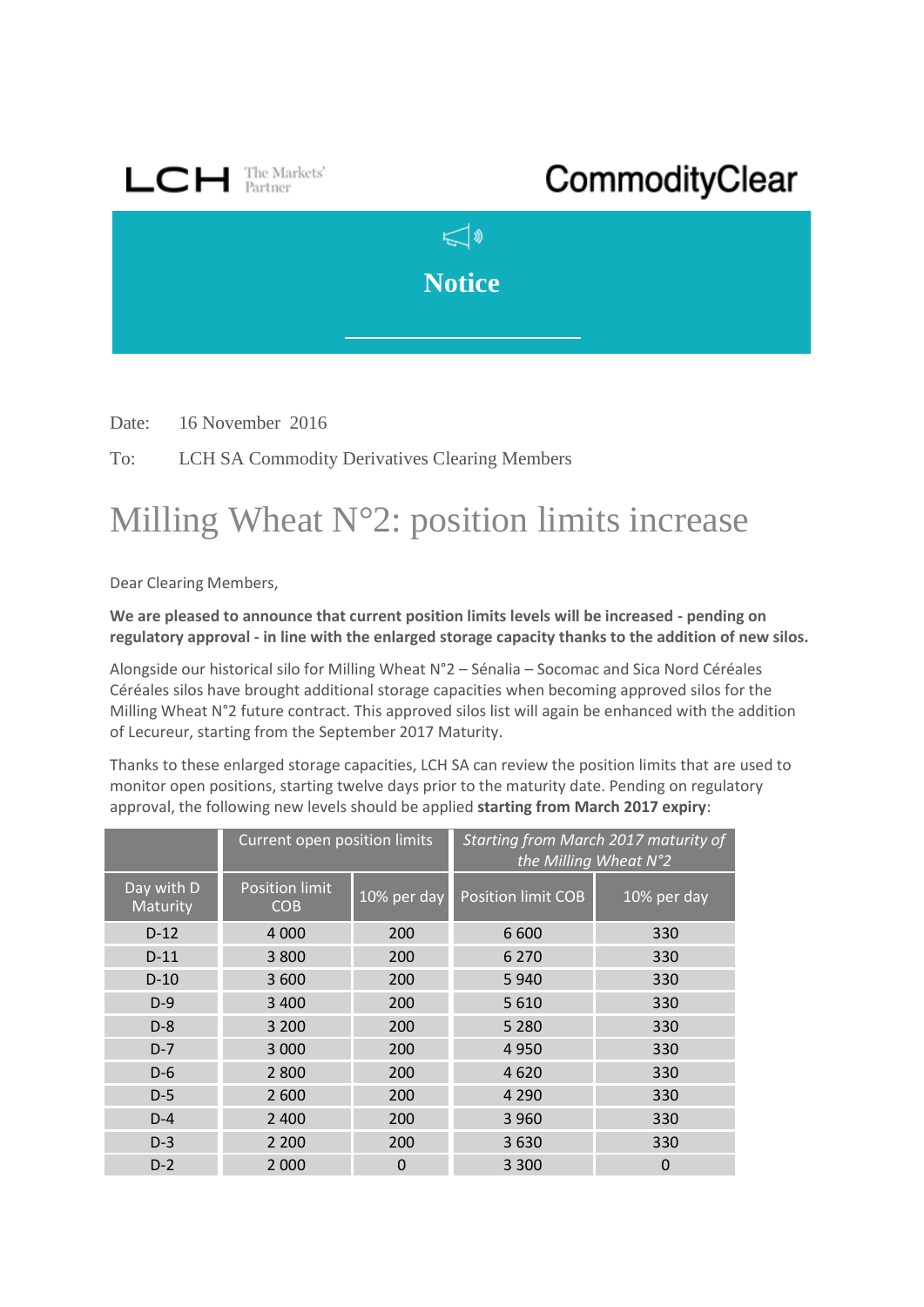| . . | 000   | 3 3 0 0 |  |
|-----|-------|---------|--|
| ◡   | 2 000 | 3 3 0 0 |  |

This open position limits update does not change anything to the current clearing process and clearing members' obligations; in particular, the offsetting of positions on a daily basis to fulfill with position limits and to ensure a smooth delivery process.

For any questions, please, liaise with your Account Manager.

Best regards,

**Delphine Feyrit** | Head of Listed Derivatives | LCH SA

**Milena Makhmutova** | Product Manager Listed Derivatives & Equities | LCH SA

## **Account Managers Team** | Email: [Exchange.AMs@lch.com](mailto:Exchange.AMs@lch.com)

*\* 1. Offsetting obligation*

*The offsetting of positions is an obligation for Clearing Members as per the article 3.4.1.8 of the Clearing Rule Book.*

*• Article 3.4.1.8:*

*"Clearing Members must, on a daily basis, net their Open Positions registered in their Position Account. In case of failure to perform such obligation, LCH.Clearnet SA will charge a penalty fee for late netting as set out in the fee grid published on the LCH.Clearnet web-site."*

*2. Position limits and offsetting*

*Clearing Members have to offset their positions to respect the Open Position limits defined in the Instruction IV.1-1 by LCH.Clearnet SA as per the articles 4.1.0.5, 4.1.0.6 and 4.1.0.7 of the Clearing Rule Book.*

*• Article 4.1.0.5:*

*"LCH.Clearnet SA may define Open Position limits and limits on risk exposure applicable to Clearing Members. Such limits are set out in an Instruction."*

*• Article 4.1.0.6:*

*"When these limits are reached, LCH.Clearnet SA can increase the Margin requirements in respect of a Clearing Member's Open Positions after having informed the operators of the relevant market or Trading & Matching Platforms. "*

*• Article 4.1.0.7:*

*"In addition, LCH.Clearnet SA may order a Clearing Member to reduce its Open Positions within a stipulated time limit. If the size of the Open Positions is not reduced within the time limit, LCH.Clearnet SA can automatically liquidate the Open Positions that exceed the authorised limits. Moreover, LCH.Clearnet SA can also establish a market position limit and may require that, from a specified date onwards, only closing orders will be accepted."*